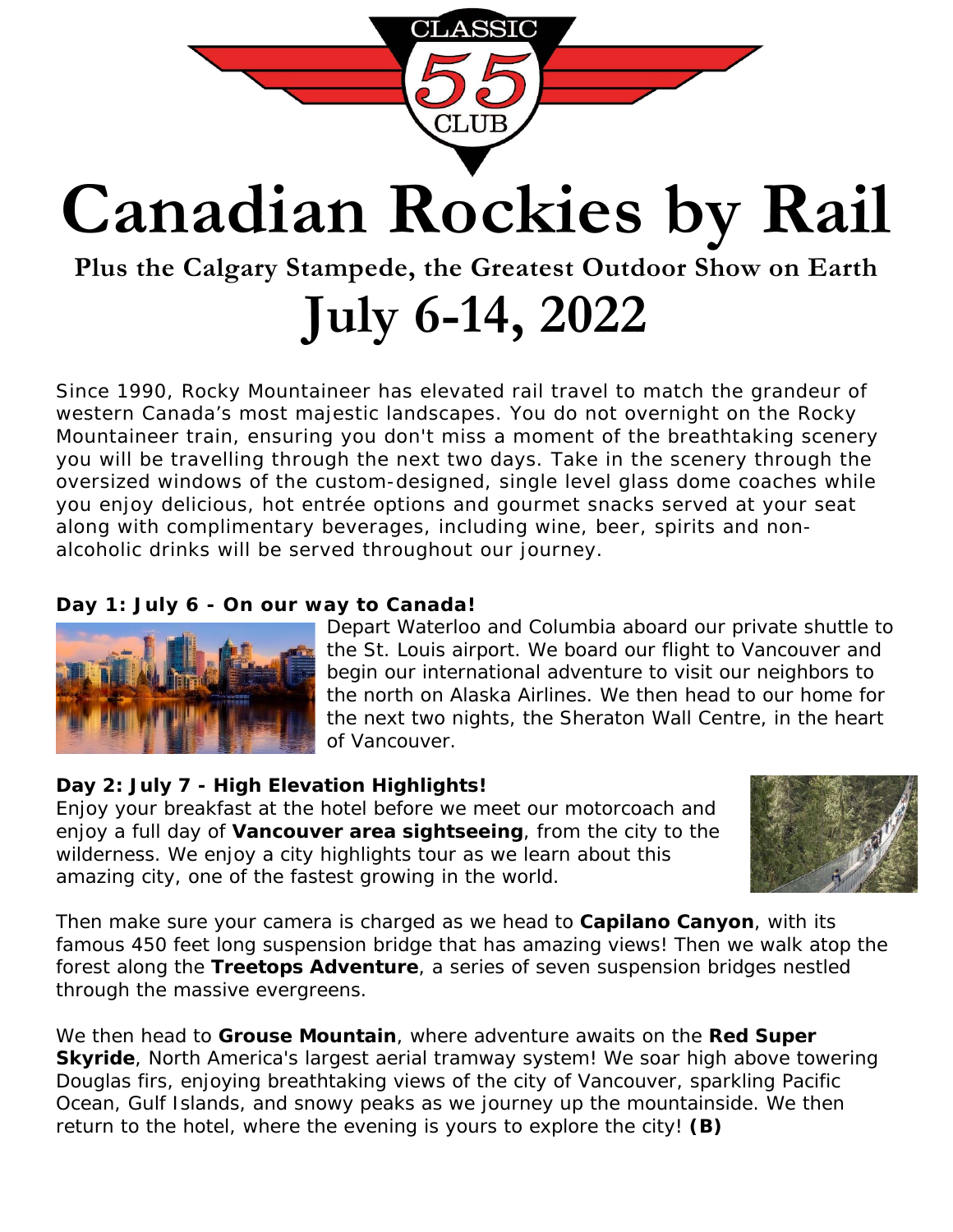**Day 3: July 8 - All Aboard the Rocky Mountaineer!**



Today we begin our rail journey through the Rockies, boarding the **Rocky Mountaineer** train at the Vancouver Station at 7:30am. Our destination is Kamloops, located in the heart of British Columbia's interior. After our **welcome drink**, we enjoy unparalleled views from our single-level dome coach with panoramic views through oversized windows. During the day, we will be served regionally inspired meals created by award-winning chefs, gourmet snacks, and complimentary alcoholic and

non-alcoholic beverages, all right at our seats, so sit back and enjoy the ride!

Today's journey will see the scenery change dramatically, from the lush green fields of the **Fraser Valley**, through forests and winding river canyons surrounded by the peaks of the coast and **Cascade Mountains**, to the desert-like environment of the BC interior. Highlights include the rushing waters of **Hell's Gate** in the Fraser Canyon and the steep slopes and rock sheds along the **Thompson River**. Our day concludes as the Rocky Mountaineer travels along the shores of Kamloops Lake into Kamloops.

Upon arrival at the Kamloops Station, we will be transferred by motorcoach to our overnight accommodation, and your luggage will be brought to your room. Our journey continues tomorrow, as the train only runs during the day so you don't miss a thing! **(B,L,D)**

**Day 4: July 9 - Up in the Rocky Mountains** We reboard the train and continue our journey, from Kamloops to Lake Louise and Banff in the mighty Canadian Rockies. We travel across ranchlands, along rocky lakeshores, over high mountain passes and through the remarkable tunnels that form part of the rich rail history of the Canadian Rockies. Today's highlights include **Craigellachie**, where the last spike of the Canadian Pacific Railway was driven, the climb over **Rogers Pass**, **Kicking** 



**Horse Canyon**, the **Spiral Tunnels** and, of course, the glaciers and snow-capped peaks of the Canadian Rockies. Our rail journey ends this evening in Banff, where we board our private motorcoach and transfer to our hotel, the **The ELK+Avenue Hotel**, centrally located in **Banff National Park** and steps away from the downtown area. This mountain hotel is a great escape to the Canadian Rockies, with breathtaking mountain views and numerous outdoor activities. **(B,L,D)**

#### **Day 5: July 10 - Banff and Yoho National Parks**

Depart by motorcoach for our full-day tour of **Banff** and **Yoho National Park**. The word "Yoho" is a Cree expression of amazement or awe, which describes the natural splendor of the park perfectly! Yoho has a spectacular landscape of ice fields and mountain peaks along with magnificent natural wonders like the **Spiral Tunnels**, the turquoise serene waters of **Emerald Lake** and the **Kicking Horse River Rock Bridge**.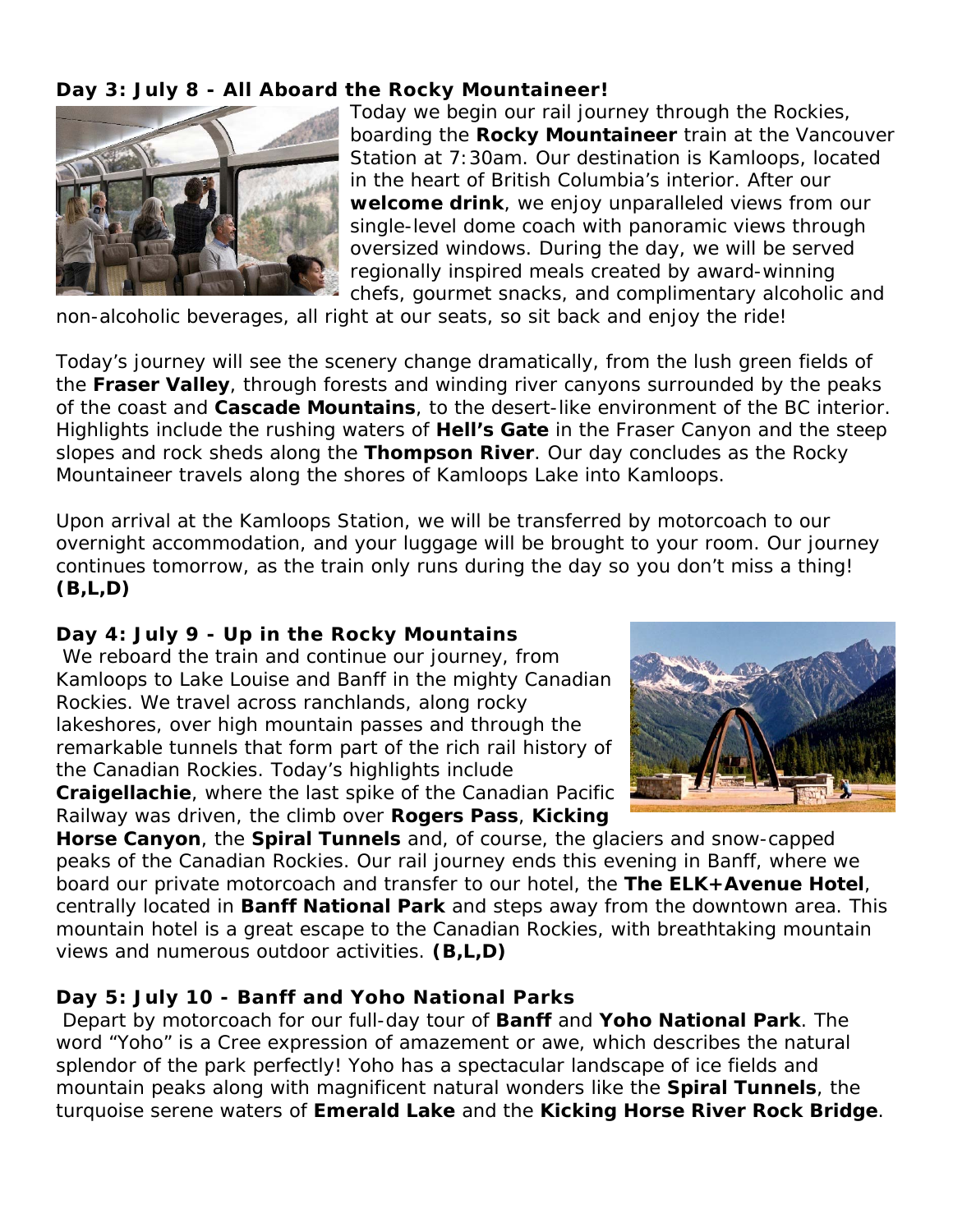

Banff National Park is the oldest national park in Canada, established in 1885. It is perhaps most famous for **Lake Louise**, a glacial lake that owes its spectacular coloring to "rock flour," when the pulverized rock particles from glacial erosion are carried by the melting ice into the lake, giving it a natural turquois color.

We then return to the hotel for an evening at leisure. **(B)**

**Day 6: July 11 - Free Day, or Optional Tour to the Columbia Icefields!** After breakfast at the hotel, enjoy a day of leisure in Banff, one of the most enjoyable cities in which to relax and play, you will feel as though you are in a Swiss village and time has stopped but you will enjoy all the modern conveniences.

Or enjoy an **Optional 8 Hour tour to the Columbia Icefield!** Venture to the Columbia Icefield where a massive all-terrain vehicle will take you out onto the Athabasca Glacier, where you can walk on a glacier! Then, after a hot lunch, step out onto the glass-floored platform of the **Columbia Icefield Skywalk**, for mountain adventure at its finest!



**Notes:** Warm layers are recommended for the Columbia Icefield Adventure, as temperatures on the glacier can be significantly cooler. Also wear shoes with traction for walking on the glacier. Sunglasses are also recommended for the Columbia Icefield Adventure to reduce the glare of the sun off the glacier.

2021 pricing has not been announced, but we will let you know as soon as we have it. 2019 pricing was \$275, pp, including a hot lunch! (Availability for 2022 and pricing still being determined.)

Enjoy this final evening in Banff. **(B)**

**Day 7: July 12 - Calgary Downtown and Stampede!**

After breakfast this morning, we leave Banff and head to Calgary, where we stop at the **Calgary Tower**, with a stellar view from 525 feet above the city! Our home for the next two nights is the **Delta Calgary Downtown,** located at the intersection of the city's business and cultural districts. This evening we head to the **Calgary Stampede**, the

Greatest Outdoor Show on Earth! Tonight's top attraction is the thrilling **Chuckwagon Races**, where a team of riders have to quickly "breaking camp", by tossing tent poles and a barrel representing a camp stove into the back of their wagon before mounting their horses and following the wagons as they complete a figure eight around two barrels before circling a race

track. The outriders thunder down the track as if chased by a herd of stampeding cattle! The evening concludes with the award-winning grandstand show, with a feature performer and some of the best fireworks in the land. It's something that must be seen to believe! **(B)**